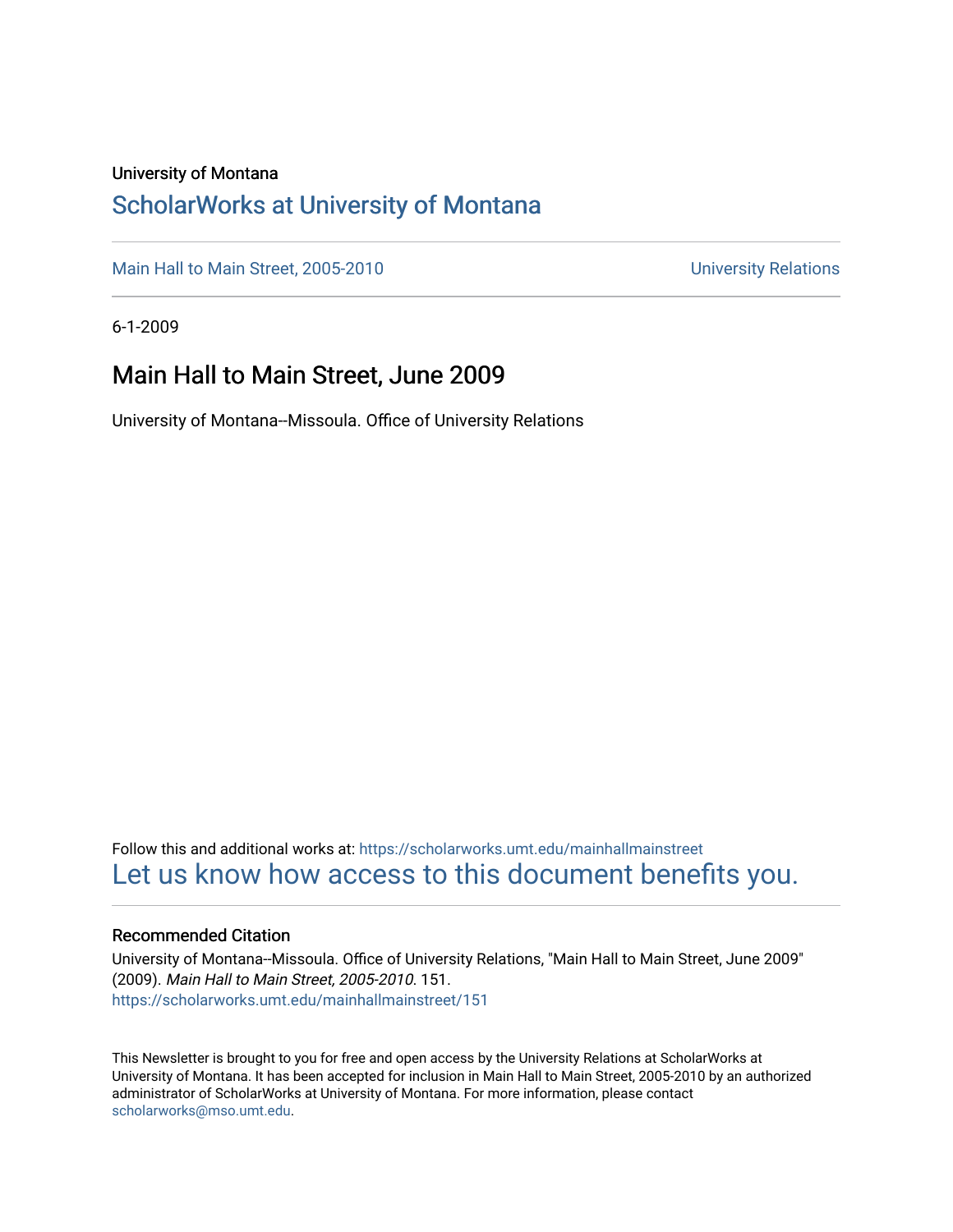## **June 2009 Vol. 15 No. 6** At **iM ain S own of the Contral ain Street Connecting Campus and Community**

# **Crown of the Continent Initiative takes flight**

Designed in Section of The University<br>
of Montana lie the scenic peak<br> **Cancel valleys and postcard-perfect** of Montana lie the scenic peaks, glaciated valleys and postcard-perfect scenery that constitute the Crown of the Continent ecosystem - what some call "The Backbone of the World."

The landscape also serves as a living laboratory for climate change, a stage for urban-wildland interface issues and a tapestry of history.

That's why Rick Graetz and Jerry Fetz, co-directors of UM's new Crown of the Continent Initiative, want you to know about it.

Through the initiative and the recent launch of a biannual electronic magazine, Graetz and Fetz hope to highlight the issues driving decisions and research in the Crown of the Continent. They are working to broaden the standard perception many vacationers and locals have of the ecosystem, which encompasses nearly 13 million acres in Montana and Canada.

"There are so many exciting things happening [in the Crown], so much research that the public needs to know about," said Graetz, a faculty member in UM's Department of Geography and founder of Montana Magazine.

"People can go look at the mountains and Glacier National Park, and they can now look at it with a different eye," he said. "They can see what's happened then and what's happening now."

The initiative, which allows for involvement at the organizational and individual level, began in December 2007 as an effort to provide an educational catalyst for collaboration between UM and Glacier National Park. It now has grown to include groups beyond the park, notably the Nature Conservancy, the Glacier Institute. Flathead Valley Community College, the University of Calgary and more.

The level of involvement in the initiative reflects the scope of the Crown, which spans the Continental Divide from the Elk River headwaters and Crowsnest Pass in Canada to Rogers Pass and the Blackfoot River drainage in Montana.

The e-magazine compiles an inventory



**St. Mary Lake, Glacier National Park. Photo by Rick Graetz**

View the spring 2009 issue of the new Crown of the Continent e-magazine at <http://www.umt>. edu/urelations/ crown.html.



of past and present research in the Crown, translating "science speak" into "public speak," Graetz said.

With special sections for time-lapse photography documenting climate change in Glacier National Park, historical accounts, and recent and past images of the region, the e-magazine seeks to illustrate the ecosystem's importance.

"Failure to understand and protect this valuable ecological landscape will result in devastating consequences downstream," said UM President George Dennison, who stressed the significance of the initiative. "Hopefully we have learned from what has occurred elsewhere in the world, notably in China, when we fail to act as good stewards."

Dennison also called for a broad base of support for the project.

"Those most versed in the causes and consequences of climate change remind us that the work we must do requires the engagement of humanists, social scientists, policy experts, journalists, public servants, and, most importantly, average citizens," he said.

Fetz is the former dean of the UM College of Arts and Sciences and Davidson Honors College — posts he took after serving as a professor of German and the humanities at the University. His direction illustrates the University-wide nature of the initiative.

"There is hardly an academic discipline that doesn't or can't have a legitimate interest in this region," he said. "It is especially exciting for me when I see people from many walks of life talking to one another, knowledgeably and passionately, and from many perspectives and experiences, about this unique and fascinating place in or near which we live.'

Graetz agreed that the landscape is not the only critical feature of the Crown. "It's probably the greatest concentration of land where people of all political persuasions have come together to promote conservation and work for it," he said.

To view the e-magazine, go to http:// [www.umt.edu/urelations/crown.html](http://www.umt.edu/urelations/crown.html). To receive a hard copy of the magazine or additional information about UM's Crown of the Continent Initiative, e-mail [umcrown@umontana.edu](mailto:umcrown@umontana.edu).